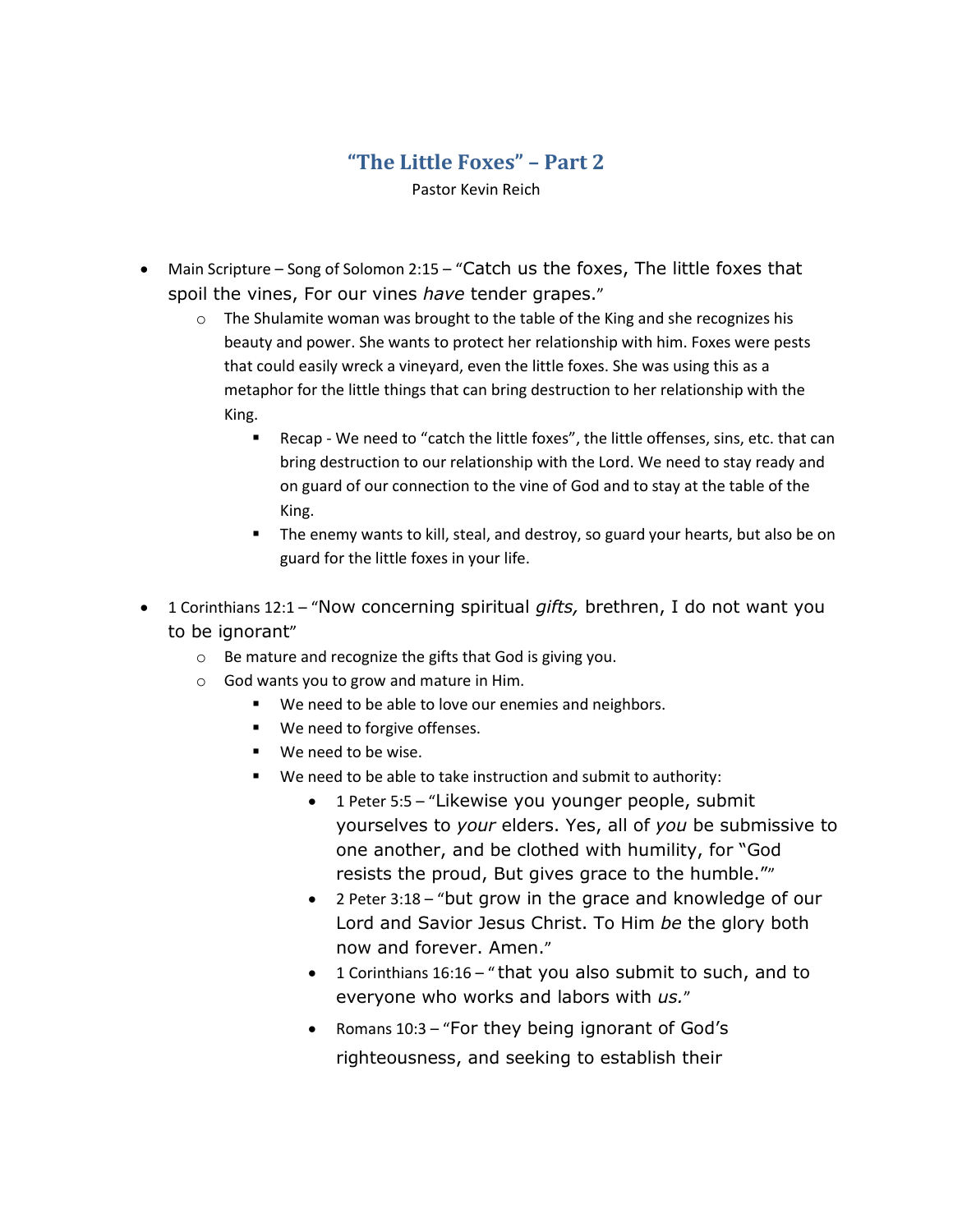own righteousness, have not submitted to the righteousness of God."

- Romans 5:19 "For as by one man's disobedience many were made sinners, so also by one Man's obedience many will be made righteous."
- o Don't be ignorant toward biblical truths or the gifts of God, but be wise about God's gifts and submit to His authority.
	- **EXECOGNIZE THAT ADDETED THE MOVIG WATER THE VIOLAT COM** FOOT THOUSE OF A RECOGNIZED A RECOGNIZED A RECOGNIZED A that there is always something new to learn, something new to find, and a new revelation and experience that can be had because of who He is.
- $\circ$  God used the disciples, quite ordinary men (tax collector, fishermen, etc.) and through Him they were used mightily to advance the kingdom of God.
	- Acts 4:14 "And seeing the man who had been healed standing with them, they could say nothing against it."
	- **The people recognized that there was something different about the disciples,** and they recognized that they had been with Jesus, even though they were ignorant and unlearned.
- o Jesus is making himself known through you. Allow Him to use you!
	- No matter who you are or where you've been, God does forgive, love, heal, and bring new beginnings! We just have to let Him!
	- Catch those little foxes in your life and let God flourish in your heart! Don't be ignorant or deceived by this world.
- 2 Corinthians 2:3-11 "<sup>3</sup> And I wrote this very thing to you, lest, when I came, I should have sorrow over those from whom I ought to have joy, having confidence in you all that my joy is *the joy* of you all.

**<sup>4</sup>** For out of much [\[a\]](https://www.biblegateway.com/passage/?search=2+Corinthians+2%3A3-11&version=NKJV#fen-NKJV-28829a)affliction and anguish of heart I wrote to you, with many tears, not that you should be grieved, but that you might know the love which I have so abundantly for you.

**<sup>5</sup>**But if anyone has caused grief, he has not grieved me, but all of you to some extent—not to be too severe.

**<sup>6</sup>** This punishment which *was inflicted* by the majority *is* sufficient for such a man,

**7** so that, on the contrary, you *ought* rather to forgive and comfort *him*, lest perhaps such a one be swallowed up with too much sorrow.

**<sup>8</sup>** Therefore I urge you to reaffirm *your* love to him.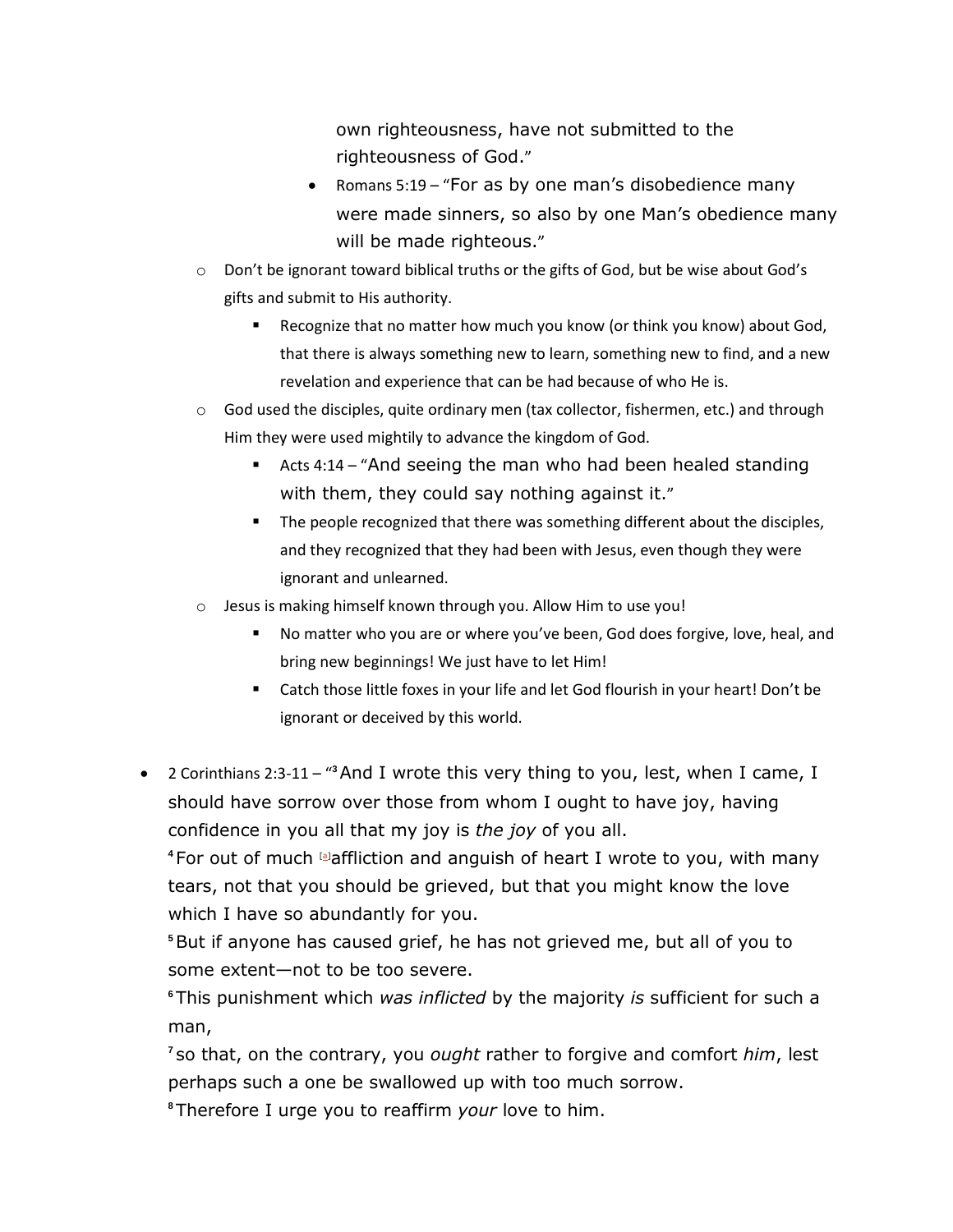**<sup>9</sup>** For to this end I also wrote, that I might put you to the test, whether you are obedient in all things.

**<sup>10</sup> Now whom you forgive anything, I also** *forgive***. For Levon Findeed I have** forgiven anything, I have forgiven that one for your sakes in the presence of Christ,

**<sup>11</sup>** lest Satan should take advantage of us; for we are not ignorant of his devices."

- o Paul is dealing with conflict and controversy in the Church.
	- The conflict was challenging Paul's authority and it brought grievance to the body of Christ (the church).
	- **The conflict was destroying the unity in the church.**
	- One little thing can disrupt unity.
- o We have to catch the little foxes and protect the unity in the Church.
	- **True unity enables the Spirit of God to move freely.**
- $\circ$  Don't be ignorant of Satan's devices. There will be warfare and we can win through Christ.
	- Satan wants to cause distraction, discord, and confusion.
	- We have to protect what God is doing in our lives personally and corporately as the body of Christ.
- 3 Things to be aware of when under a spiritual attack:
	- o Recognize It!
		- **The Holy Spirit can help you recognize the little fox or the offense and** identify the issue.
		- Guard yourself against the attack (pray, read scripture, find help).
	- o Release It!
		- **Submit yourself to God.** 
			- Bring yourself under complete obedience to God.
		- Don't hold onto the issue (ungodly habit, impure thought, etc.)
		- **Don't pretend that there isn't an issue, don't ignore it, release it to God** and confess it. Recommit yourself to God and make yourself accountable to someone who can help you and pray you through.
			- In the middle of the battle is no time to walk away.
	- o Resist It!
		- Don't run to the enemy, resist the enemy and he will flee!
		- God has given us power to resist the enemy.